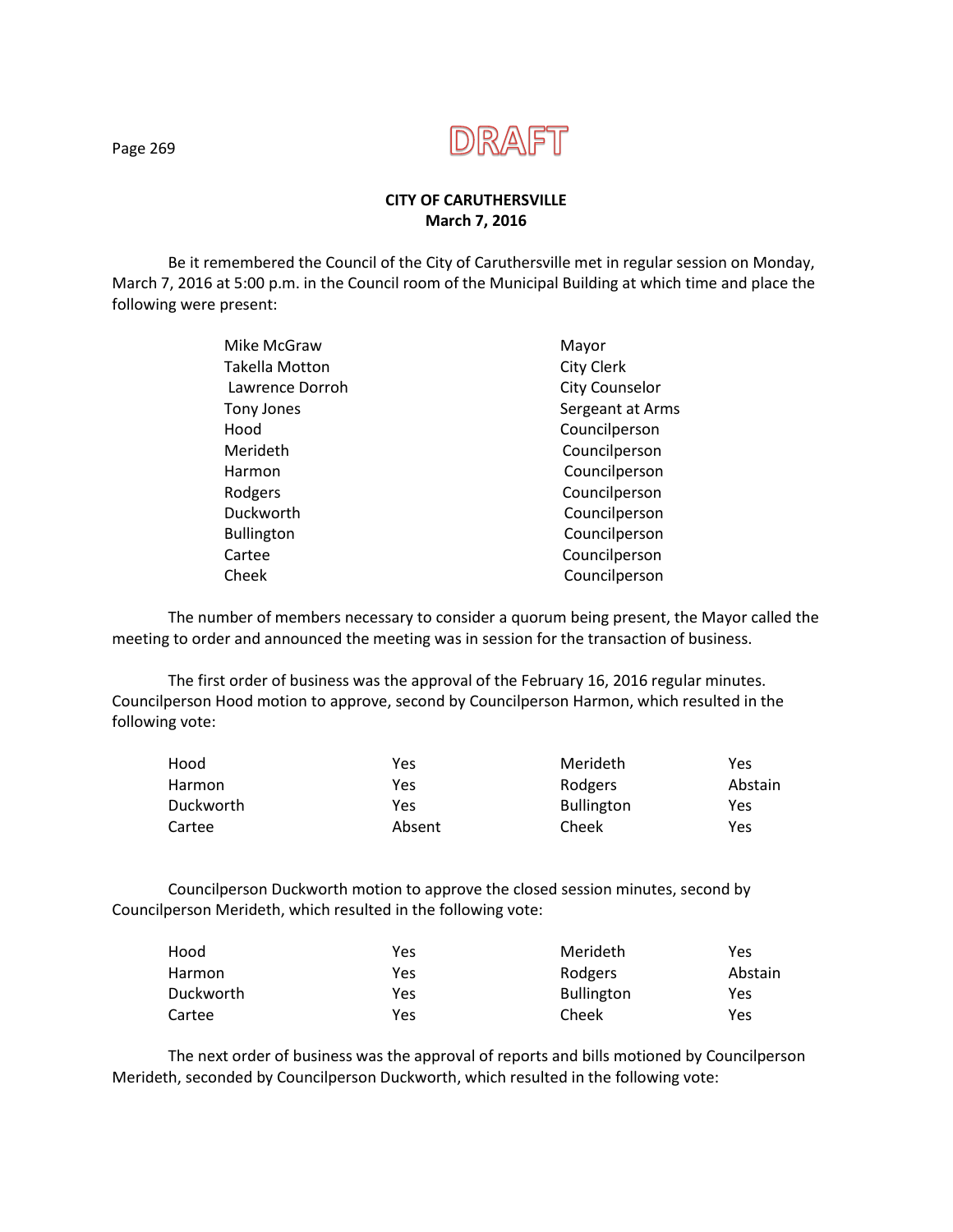

Page 270

| Hood      | Yes | Merideth          | Yes     |
|-----------|-----|-------------------|---------|
| Harmon    | Yes | Rodgers           | Abstain |
| Duckworth | Yes | <b>Bullington</b> | Yes     |
| Cartee    | Yes | Cheek             | Yes     |

Presentation of petitions, letters, and other communications; there will be a Public Hearing March 21, 2016 at 5:00 p.m. regarding the Planning and Zoning Commission recommendation of B& H operation of a salvage yard on E.  $9^{\text{th}}$  St.

Mayor's report; attorneys are still working on the Republic contract. A draft contract has been presented to Three Rivers with a revision from a monthly lease to an annual. The ROW vegetation clearing has been completed; the contract along with the prevailing wage and bid specifications are being completed for the reroofing of the Cupples building. Adjustments will have to be made to the Barnett subdivision before it's presented to Planning and Zoning. Jason Simpson sent a cost estimate for the cleaning of the drainage system. It has been broken down to two sections. Section A consists of Belle and  $10^{th}$  St. to the  $13^{th}$  St. ditch at \$7,400. Section B consists of  $15^{th}$  St. to the Brown Shoe ditch at \$7,400. The cleanup of the Brown Shoe ditch itself would by \$2,800/day. There will be contact with Mr. Simpson as to how many days are anticipated with the cleanup of the ditch. Councilperson Harmon motion to approve the drainage for the two sections by B & P, second by Councilperson Bullington, which resulted in the following vote:

| Hood      | Yes | Merideth          | Yes. |
|-----------|-----|-------------------|------|
| Harmon    | Yes | Rodgers           | Yes  |
| Duckworth | Yes | <b>Bullington</b> | Yes. |
| Cartee    | Yes | Cheek             | Yes  |

The Medic One building is in dire need of updating its' restroom facilities. The director's proposes to section off the toilets, urinal, and shower into individual rooms with four individual doors and privacy locks. The remodel would be at a cost of \$4,246.67. He asked for the monthly lease of \$300 to be waived for a year in lieu of payment for the remodel. Councilperson Bullington motion to approve, second by Councilperson Harmon, which resulted in the following vote:

| Hood      | Yes | Merideth          | Yes |
|-----------|-----|-------------------|-----|
| Harmon    | Yes | Rodgers           | Yes |
| Duckworth | Yes | <b>Bullington</b> | Yes |
| Cartee    | Yes | Cheek             | Yes |

The Mayor asked for approval of the water bill adjustments; Councilperson Hood motion to approve the adjustments, second by Councilperson Rodgers, which resulted in the following vote:

| Hood      | Yes | Merideth          | Yes. |
|-----------|-----|-------------------|------|
| Harmon    | Yes | Rodgers           | Yes. |
| Duckworth | Yes | <b>Bullington</b> | Yes  |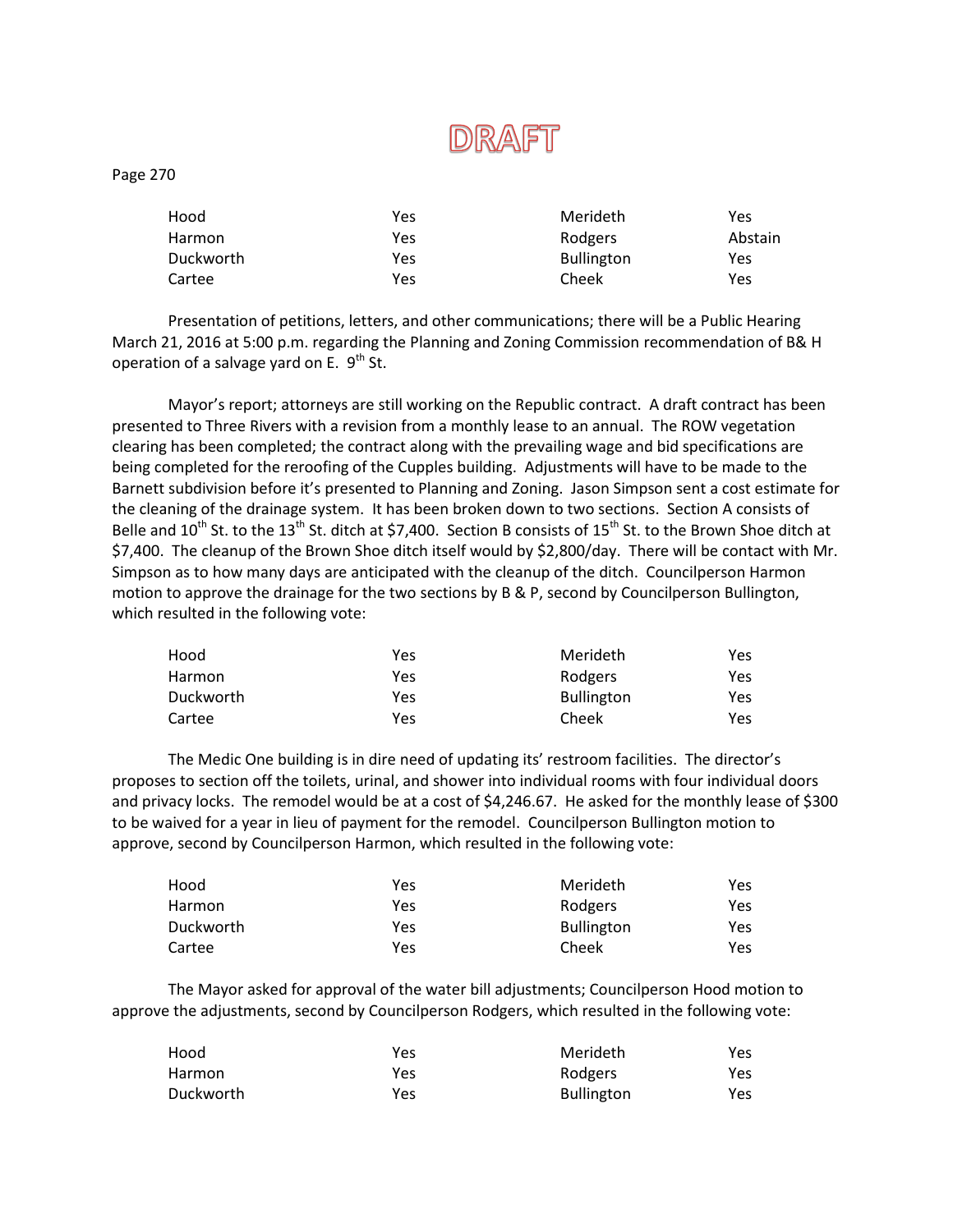

|--|--|

| Cartee | ∨۵د<br>ີ | Cheek | Yes |
|--------|----------|-------|-----|
|--------|----------|-------|-----|

The request of information was completed and submitted to Project Kay Missouri Partnership. It is an organization that looks at cities that have submitted their names for possible business locations.

Tony Jones reported that the police department's speed trailer is working well, and it will be in the school zone in the mornings and in the neighborhoods in the evenings. They have also been towing vehicles that have been illegally parked at the Housing Authority units which is part of the contractual agreement. Tony also asked for the approval of the police academy sponsorship at the cost of \$5,500. Councilperson Cartee motion to approve, second by Councilperson Duckworth, which resulted in the following vote:

| Hood             | Yes | Merideth          | Yes |
|------------------|-----|-------------------|-----|
| <b>Harmon</b>    | Yes | Rodgers           | Yes |
| <b>Duckworth</b> | Yes | <b>Bullington</b> | Yes |
| Cartee           | Yes | Cheek             | Yes |

Nick Cartee reported on fire calls; there were four fire calls between February 27, 2016 and March 7, 2016. On 2/27/16 false alarm on Gayosa, 2/27/16 alarm sounding due to fogger on W.  $11^{\text{th}}$ ,  $2/29/16$  vehicle fire on Dudley, and  $3/5/16$  lint in dryer on E. 18<sup>th</sup>. There have been eleven fire inspections conducted since February 16, 2016. Training for the month of February was Radio Communications and NFPA Cancer in the Fire Service. The Missouri State Emergency Management Agency will be conducting a statewide tornado drill on March 15, 2016 at 1:30 p.m. The fire department will be sounding the sirens; in case of inclement weather the drill will take place on March 17, 2016 at 1:30 p.m. Councilperson Bullington made mention that there will be a press release soon concerning the Elementary Safe Room and as to how to access the building.

Barbara Rodgers reported for Street and Sanitation; daily operations have continued along with picking up leaves, limbs and debris. The crew and community service workers have picked up over 100 bags of liter and debris at Adams and Belle from E.  $10^{th}$ , E.  $12^{th}$ , E.  $15^{th}$ , Ward, Hickory, and some of E.  $18<sup>th</sup>$  St. Assistance was given to the Water Department with digging around a well line that was leaking, and a street break in the 1900 block of Ward. New stop signs were put up in Ward 1; approximately 10 dumpsters and lids are left on the old Rail Road Right of Way, and the street sweeper is in operation daily unless it rains. Terry will be looking at W.  $17<sup>th</sup>$  and Edwards to determine what's going on with the storm water drainage.

Terry Rushing reported that there were complaints made to Code Enforcement that he will be investigating. There's a dilapidated house on E. 18<sup>th</sup> St and Lincoln. On the 1700 block of Carrol there's a house that was damaged in 2006 and torn down with the debris in the back yard. There was an inspection done on E. 7<sup>th</sup> St. which didn't pass. The Port Authority Building will cost \$2,200 to fix the defective masonry joints and \$5265 to apply the siloxane water repellant to the entire building. Councilperson Rodgers motion to approve the total cost with the \$2,200 to be taken out of Community Revitalization, second by Councilperson Cartee, which resulted in the following vote: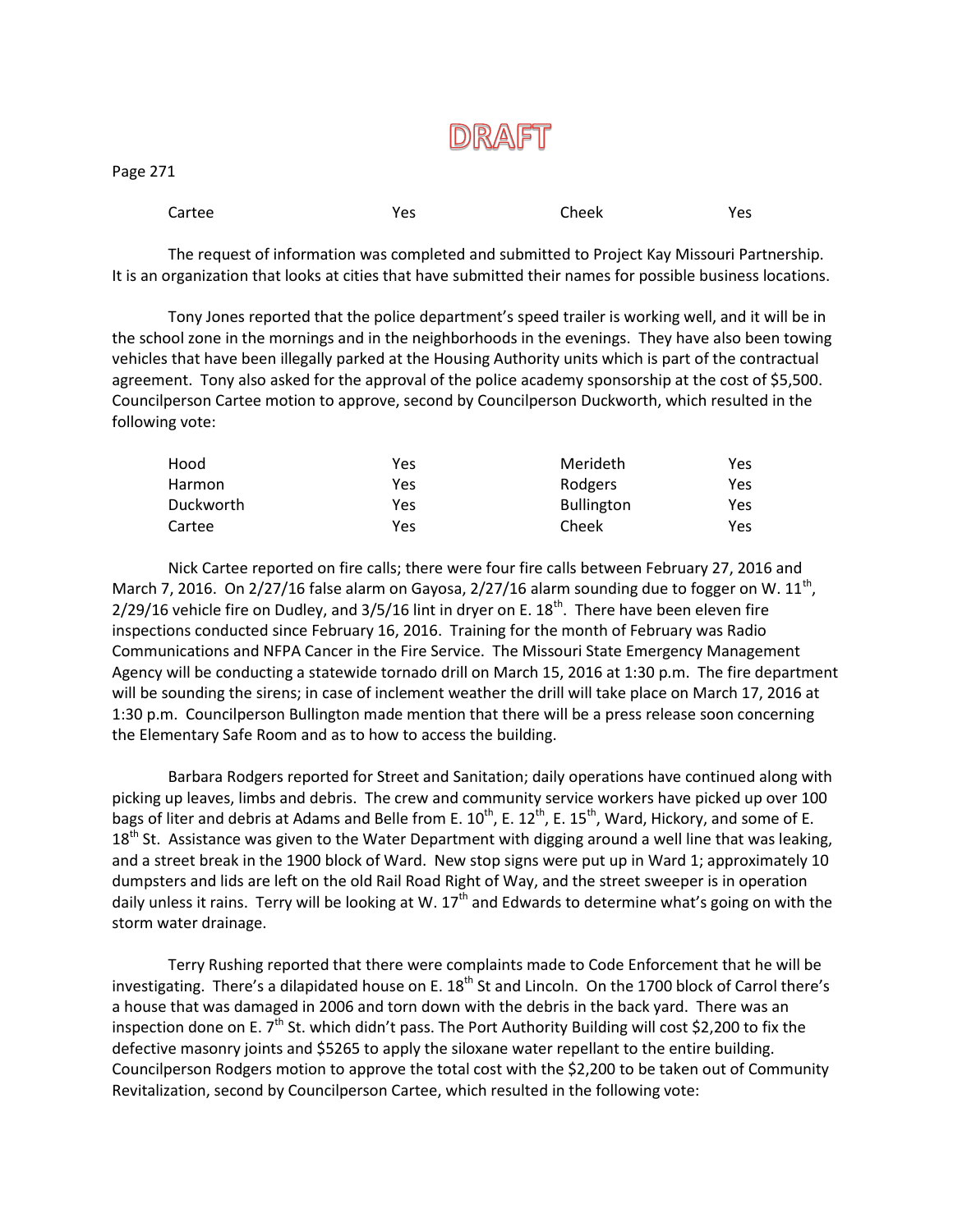

Page 272

| Hood      | Yes | Merideth          | Yes |
|-----------|-----|-------------------|-----|
| Harmon    | Yes | Rodgers           | Yes |
| Duckworth | Yes | <b>Bullington</b> | Yes |
| Cartee    | Yes | Cheek             | Yes |

Paul Shaw reported that the water tower on E.15<sup>th</sup> and Adams is near completion and the tower on W. 3<sup>rd</sup> St. interior will be painted which is part of the contract. Paul talked with John Chittenden about the Bunge Project and Five Tech was in looking at the catwalks and wells. There are three bids for aerators which were budgeted for which does not include installation. Ressler & Associates quote is \$61,600, Vandevanter \$117,927, and Aeration Industries International \$124,500. Councilperson Cartee motion to approve the \$61,600 bid, second by Councilperson Bullington, which resulted in the following vote:

| Hood      | Yes | Merideth          | Yes. |
|-----------|-----|-------------------|------|
| Harmon    | Yes | Rodgers           | Yes  |
| Duckworth | Yes | <b>Bullington</b> | Yes. |
| Cartee    | Yes | Cheek             | Yes  |

Teresa Tidwell reported that the library usage was up in all areas. PIN will have the use of the building for this month for some presentations.

Business from the floor; Dorthea Cagle was concerned about pedestrians blocking E.13th St. There was discussion of enforcing the City's ordinance of parents being held accountable of their minor children's actions. Discussion was also held in regards to property owners being issued citations for abandoned properties where the juveniles congregate. Ella Coleman was concerned about McCoy's Salvage Yard in regards to it being an eyesore and wanted to know when the cleanup was going to take place. She also was concerned about the old store front on  $12<sup>th</sup>$  and Adams, an abandoned house on 18<sup>th</sup> St. across from the Lincoln Extension Center, and the new salvage yard on E. 9<sup>th</sup> St.

Counselor Dorroh stated that it would take an enormous effort to clean up McCoy's, and the best way to do it would be through the Brownsfields Program. It's a grant program which goes through several stages, the first being a study from the Department of Natural Resources. There's a grant for an environmental assessment, and a grant for restoring properties. There would have to be a discussion with the property owners, fines can be issued, they are currently out of business, but they are allegedly selling off assets. It was also stated that McCoy's does not have a business license. There was discussion as to why salvage yards weren't being considered for Industrial Dr. It was stated, fear of contamination of the water supply for Industrial Dr.

Lillie Wilbourn wanted to know if it was true that another junk yard was going to be on the East side of town. There was discussion of Planning and Zoning recommendation of B & H operation of a salvage yard, in which there would have to be final approval by the Council. As far as the business license being issued, it was a mistake, and the zoning laws usurp any mistakes. B & H will not suffer any prosecution at this point for any violations.